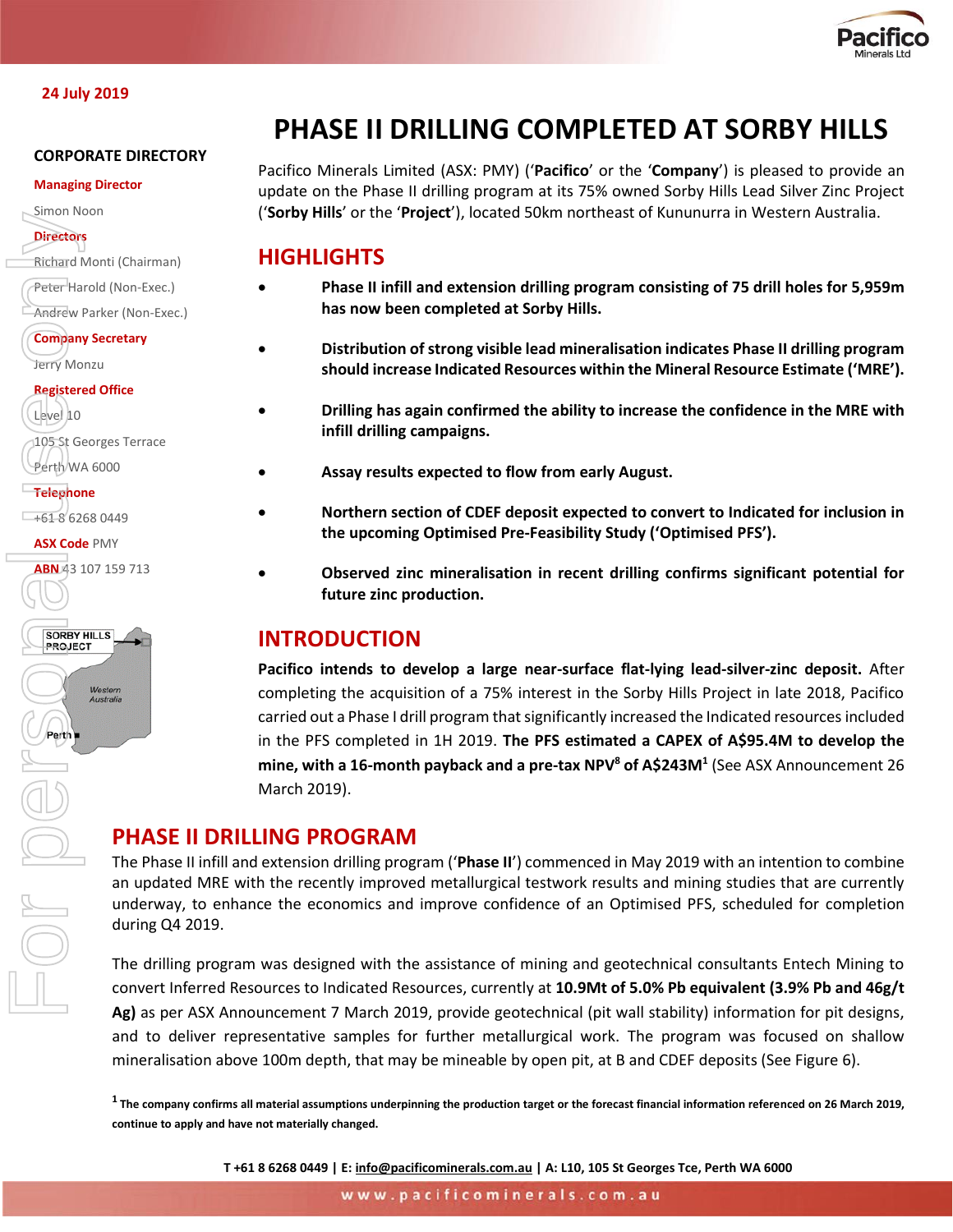

Phase II drilling consisted of 30 reverse circulation (RC) holes, including ten as pre-collars to diamond drilled tails, and 45 HQ3 diamond holes for a combined total of 5,959m (inclusive of 427m mud rotary). The majority of holes were inclined at 60° and drilled towards the west (azimuth 270°).

Most of the core, and all the RC samples have now been logged. Visual assessment of lead mineralisation indicates that significant intersections have been obtained. As well as expected galena (lead sulphide) (Figures 1, 2 and 3) in mineralised intersections, significant amounts of sphalerite (zinc sulphide) were observed in the drill core (Figures 4 and 5).



*Figure 1: Semi Massive Galena (Grey, Metallic) Replacement. ACD080, 32.8m. Part of an interval 25.7m to 37.9m (12.2m length) of well mineralised core – consisting of strong galena, some pyrite and minor sphalerite*



*Figure 2: Crystalline Galena in ACD080 32.8m (Freshly Broken Core). Part of an Interval 25.7m to 37.9m of Well Mineralised Core – Consisting of Strong Galena, Some Pyrite and Minor Sphalerite.*



*Figure 3: Crystalline Dark Grey Galena in AB034 56.4m (Freshly Broken Core). Part of an interval 52.1m to 59.6m interval with strong galena hosted by slump breccia and Knox Sediments*

# **CDEF DEPOSIT**

Results from the Phase I drilling campaign and assays from early 2019 confirmed continuity between C, DE and F Deposits which is now considered as a single deposit (CDEF) with a strike length of 1.7km that may be minable with a single open cut (see ASX Announcement 6 May 2019).

The logging of abundant coarse galena through many of the Phase II program drill holes in the northern section of CDEF deposit is of interest.

**T +61 8 6268 0449 | E[: info@pacificominerals.com.au](mailto:info@pacificominerals.com.au) | A: L10, 105 St Georges Tce, Perth WA 6000**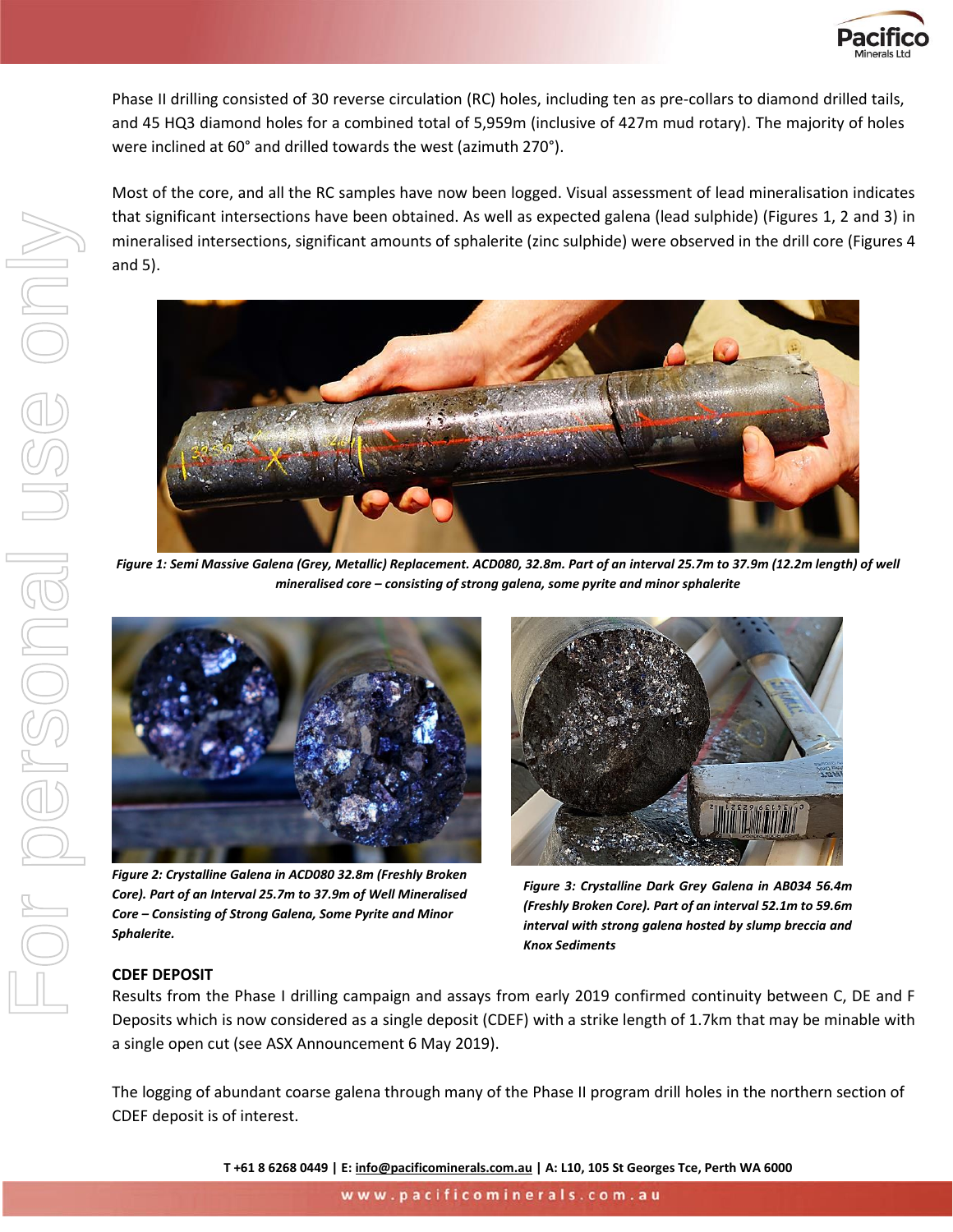

Analyses of 12 drill holes with significant intersections at the northern part of the CDEF deposit had not been received prior to the completion of the March 2019 MRE. Combined with the 2019 drill program infill results, it is expected that a significant portion of the current Inferred Resource at the northern part of the CDEF deposit may be convertible to Indicated Resource.

This northern section of the CDEF deposit was excluded by Pacifico's conservative approach from the March PFS as it did not include Indicated Resources.

## **ZINC MINERALISATION**

Zinc mineralisation has not been considered in Project economics to date, however it was commonly observed during the Phase II program. There is an existing known Inferred Resource of zinc dominant mineralisation at the Alpha Zinc Deposit (2.34Mt of 0.5% Pb, 3.1% Zn, 29g/t Ag Inferred Resource as per ASX Announcement 7 March 2019).

The Company's technical team sees great potential for the delineation of further zinc resources to add significant value and enhance Project economics. The relatively low zinc content of the Sorby Hills lead ore could also be extractable if a zinc circuit can be justified by increasing the zinc dominant resource at Alpha Zinc Deposit.



*Figure 4: Abundant Pale Brown Sphalerite and Coarse Galena Crystals (Grey) in Matrix of Sedimentary Breccia in ACD81, 61.5m. Part of an Interval 60.5m to 64.5m of Well Mineralised Core Consisting of Strong Galena and Pyrite, and Common Sphalerite.*



*Figure 5: Abundant Cream Coloured Sphalerite in ACD63, 76.7m. Part of an interval 75.3m to 79.1m with common sphalerite as veins and matrix fill in slump breccia*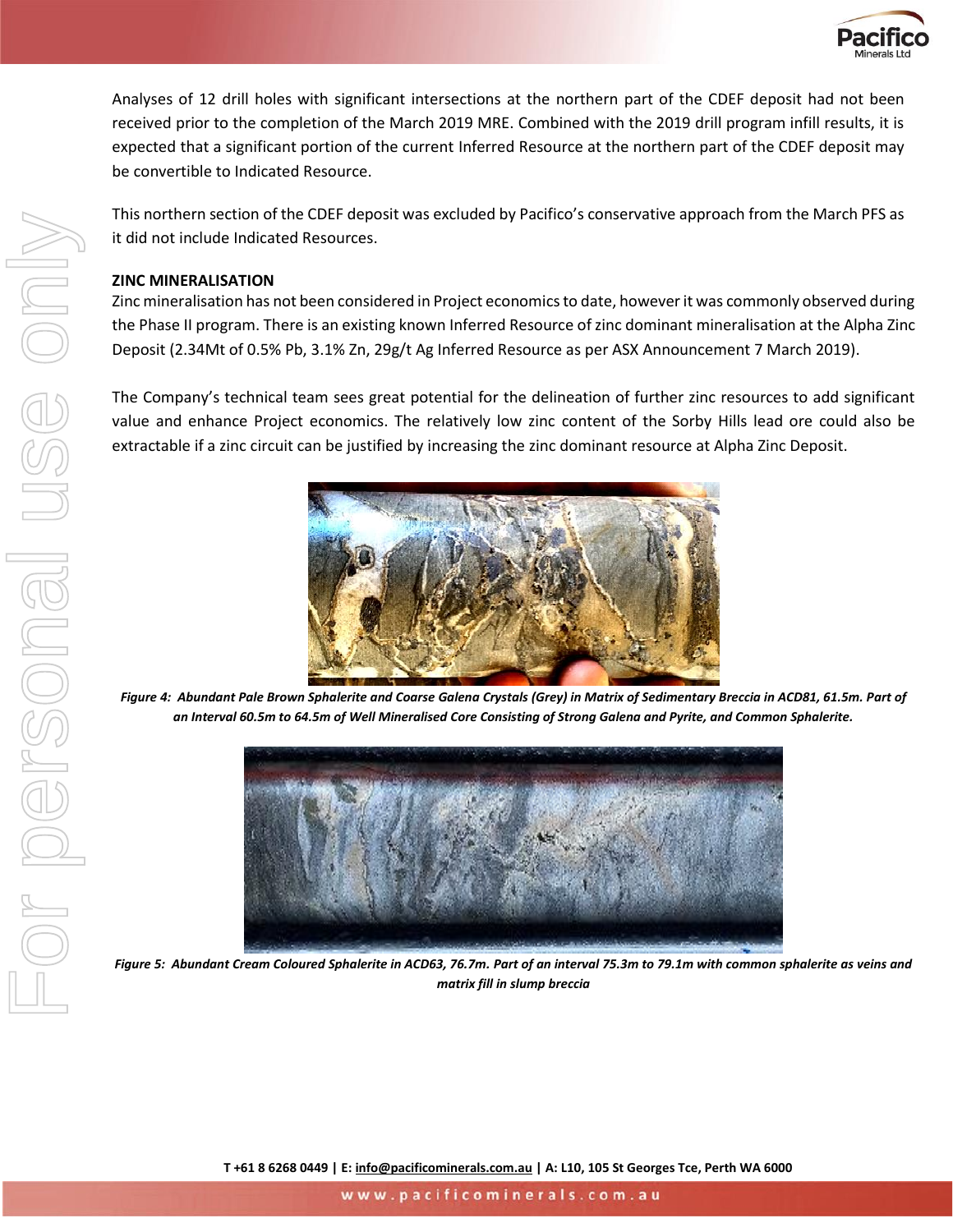

### **MRE POTENTIAL UPSIDE**

In parallel with advancing its mining studies Pacifico plans to conduct further drilling in 2020 to continue expanding the Indicated Resource of the B and CDEF deposits, and convert Inferred Resources at the A, H, I, Alpha and Beta deposits to Indicated Resources. Other drilling targets include extensions to the zinc dominant mineralisation at the Alpha Zinc Deposit and targets outside the defined deposits for both lead and zinc (also silver).

It is expected that the deposit size at Sorby Hills will continue to grow as extensions and other targets outside of the main defined deposits (based on both historical and Pacifico drill programs) are drilled and added to the resource base.

Compilation and assessment of the current and historical drill hole information is in progress, with an aim to provide a sound geological and mineralisation model on which to base the revised MRE. Final assay results are expected by late August, and a revised MRE will be completed in September.



*Figure 6. Sorby Hills Mineralised Corridor Showing Lead-Silver Deposits with a Global MRE Totalling 30Mt @ 4.7%Pb Equivalent (3.7% Pb, 0.6% Zn and 43 g/t Ag as per ASX Announcement 7 March 2019).*

*For further information or to be added to our electronic mailing list please contact:*

Simon Noon (Managing Director) Phone: +61 (0)8 6266 8642 Email: [info@pacificominerals.com.au](mailto:info@pacificominerals.com.au)

**T +61 8 6268 0449 | E[: info@pacificominerals.com.au](mailto:info@pacificominerals.com.au) | A: L10, 105 St Georges Tce, Perth WA 6000**